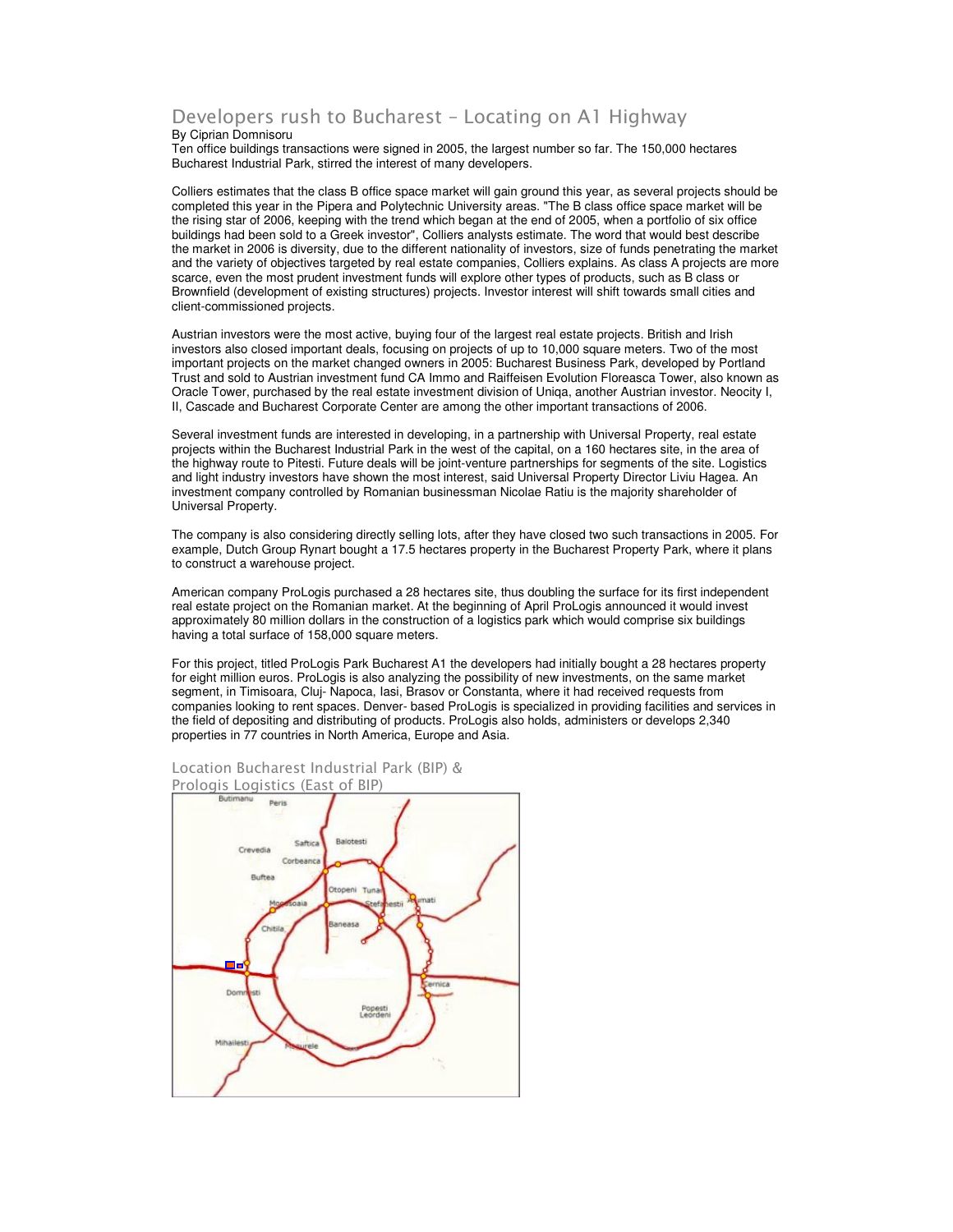## ProLogis Developing Its First Distribution Facilities in Romania

ProLogis Park Bucharest on Autostrada A1 Will Comprise More Than 1.7 Million Square Feet of Industrial Space -

BUCHAREST, Romania, April 4, 2006 /PRNewswire-FirstCall via COMTEX News Network/ -- ProLogis (NYSE: PLD), a leading global provider of distribution facilities and services, announced today that it has begun development of its first industrial facilities in Romania.

The company has acquired 69 acres (28 hectares) of land west of Bucharest along Romania's A1 motorway, the country's primary transit corridor. Plans for the site, to be called ProLogis Park Bucharest A1, call for six buildings totaling more than 1.7 million square feet (157,700 square meters) of industrial space.

"Over the past several years, the central and eastern regions of Europe have emerged as strategically important areas for industrial distribution," said Walt Rakowich, president and COO of ProLogis. "Our company has been successful in anticipating this trend, and now has market-leading positions in Poland and Hungary as well as one of the largest industrial platforms in the Czech Republic.

"We're pleased now to be entering Romania, where we see a combination of robust demand for stateof-the-art facilities and a shortage of high-quality supply. As such, we believe this transaction will deliver real benefits both for customers with European operations and our investors."

Initial investment will consist of land acquisition, infrastructure improvements and construction of two distribution centers comprising 609,000 square feet (56,600 square meters), with completion of the first facility planned for the second half of this year. Total investment at the park is expected to exceed US\$80 million.

"With 22 million people and GDP growth exceeding 5 percent annually, Romania offers tremendous potential for manufacturers, retailers, logistics providers and other companies with distribution needs in this region," said Michael de Jong-Douglas, senior vice president for central and eastern Europe.

Muler Onofrei, ProLogis market officer for Romania, noted that vacancy rates for modern industrial buildings are already very low in Romania today -- about 2 percent. "Romania's scheduled admission into the European Union in January 2007 should accelerate demand even further," Onofrei said. "Investing in Romania now will enable ProLogis to leverage its deep existing relationships with global customers and establish itself as a primary provider of industrial space to the Romanian market."

ProLogis is the largest pan-European provider of distribution facilities, with more than 72 million square feet (6.7 million square meters) owned, operated or under development in 29 markets across the continent. In central and eastern Europe today, the company's platform totals 11.8 million square feet (1.1 million square meters) concentrated around Prague, Budapest, and the Polish cities of Warsaw, Bedzin, Piotrkow, Poznan, Sosnowiec and Wroclaw.

#### About ProLogis

ProLogis is a leading provider of distribution facilities and services, with over 377 million square feet (35 million square meters) in 2,340 properties owned, managed and under development in 77 markets in North America, Europe and Asia, as of December 31, 2005. We continue to expand the industry's first and largest global network of distribution facilities with the objective of building shareholder value. We expect to achieve this through the ProLogis Operating System(R) and our commitment to provide exceptional facilities and services to meet our customers' expansion and reconfiguration needs.